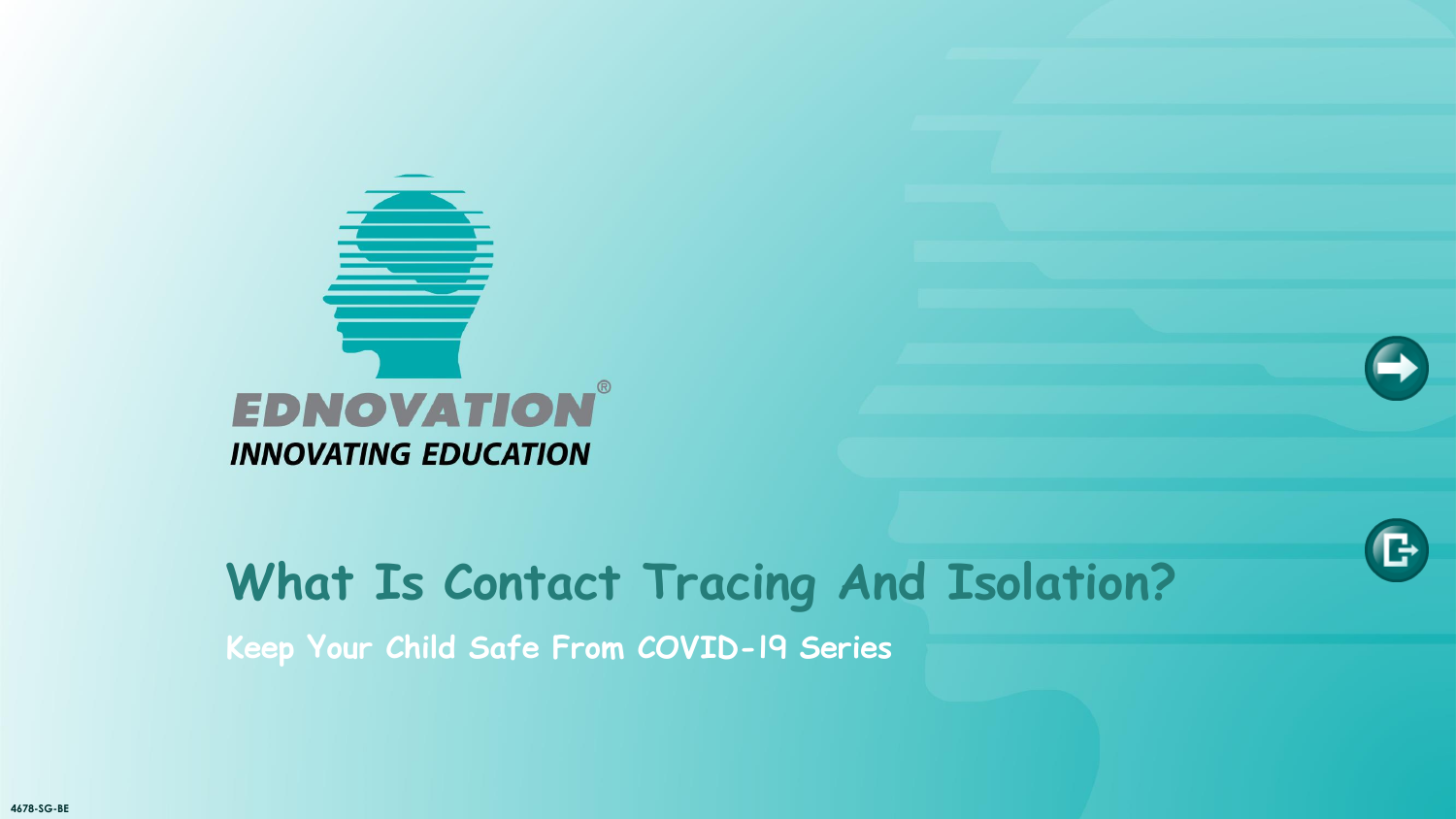





### **Children, do you still remember how viruses are spread?**

Note: Encourage children to recall what it means.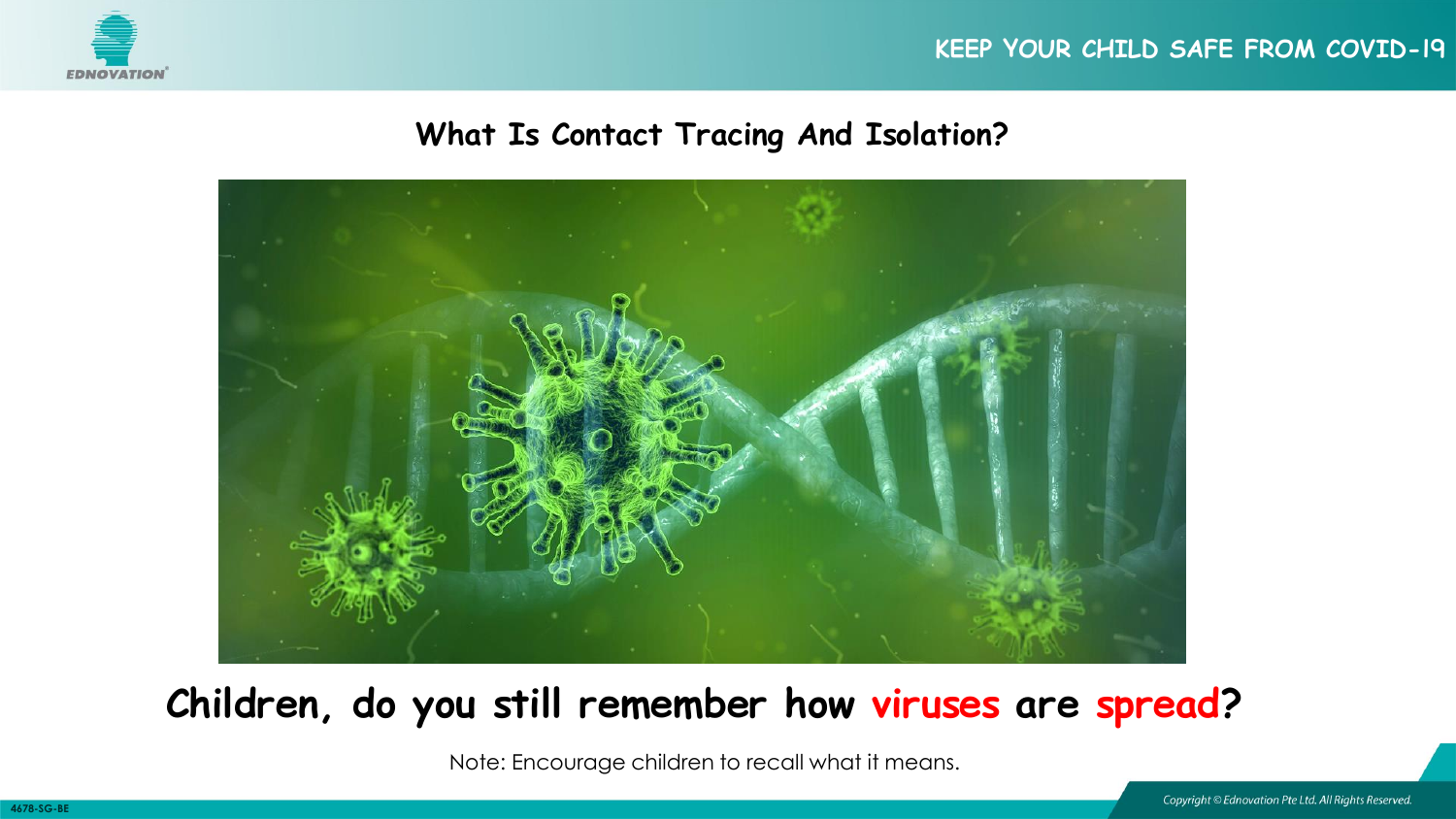





**Viruses can spread in different ways. They are mostly spread through droplets when people cough or sneeze.**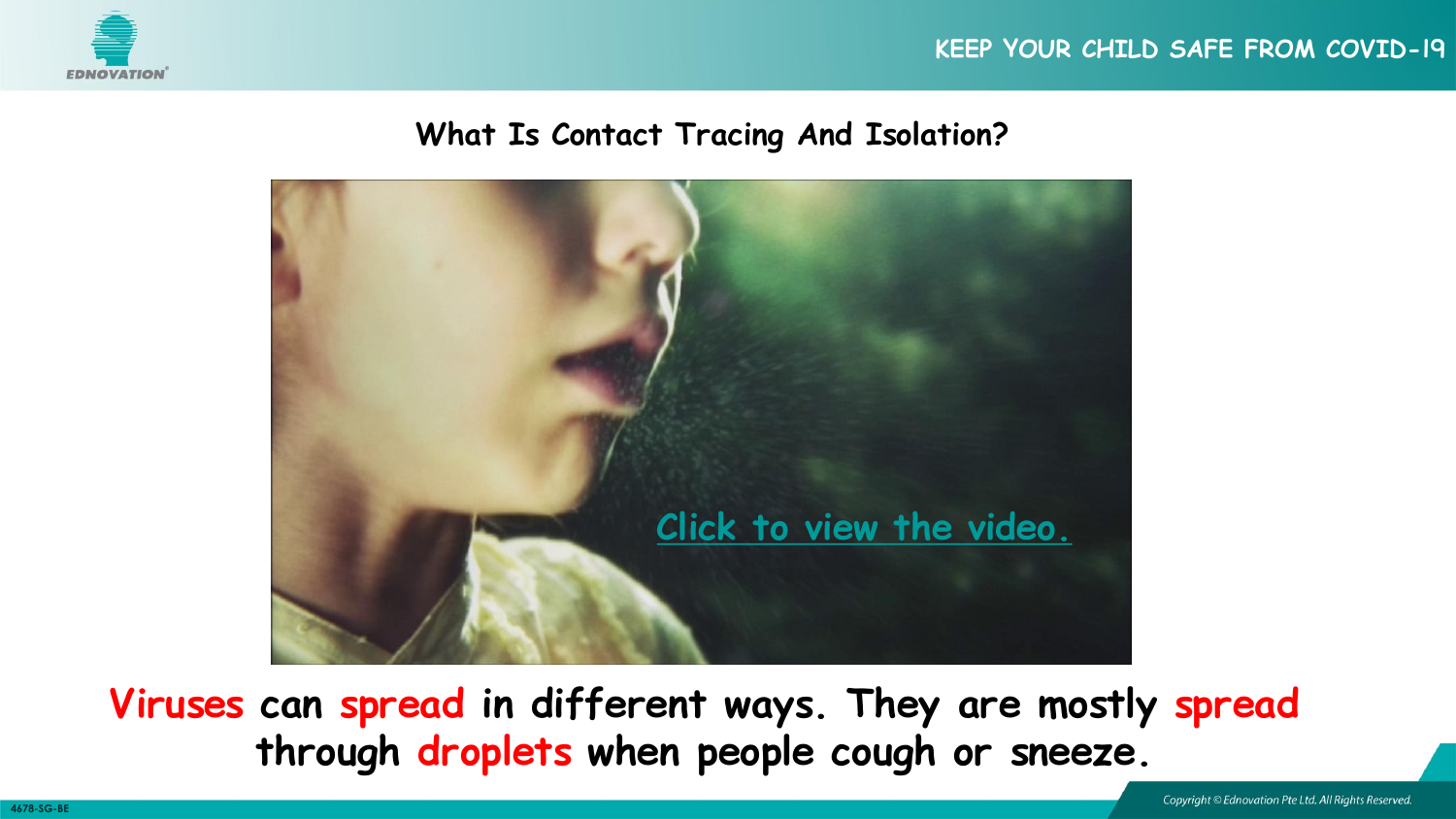

**What Is Contact Tracing And Isolation?**



**[Click to view the video.](https://youtu.be/Zr_Tb2bcnOI)**

**So, if you are very close to someone with the virus, you may easily catch the virus.**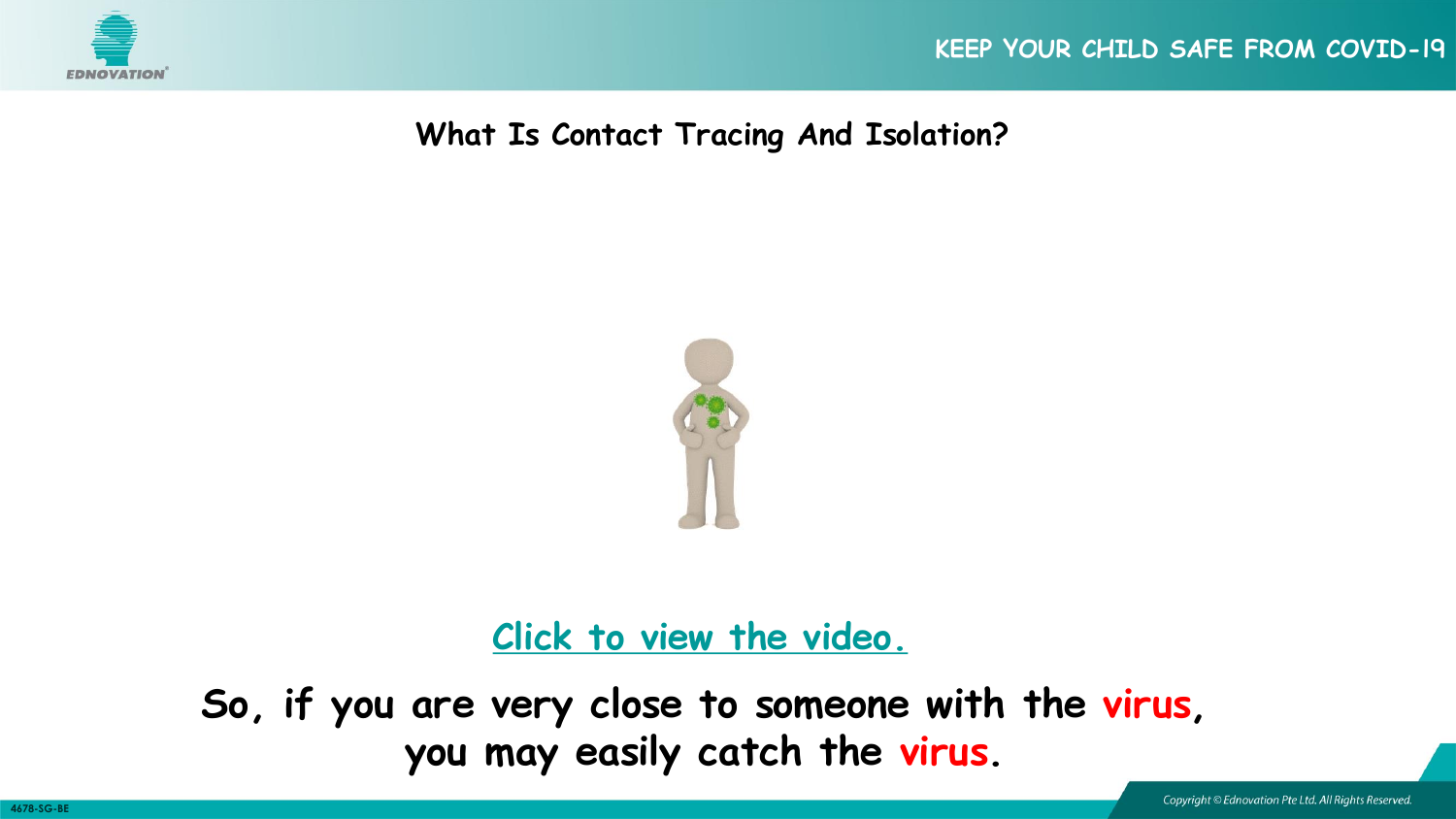

#### **What Is Contact Tracing And Isolation?**



**It is also possible for you to pass the virus to others. If this happens, the virus can spread to many people.**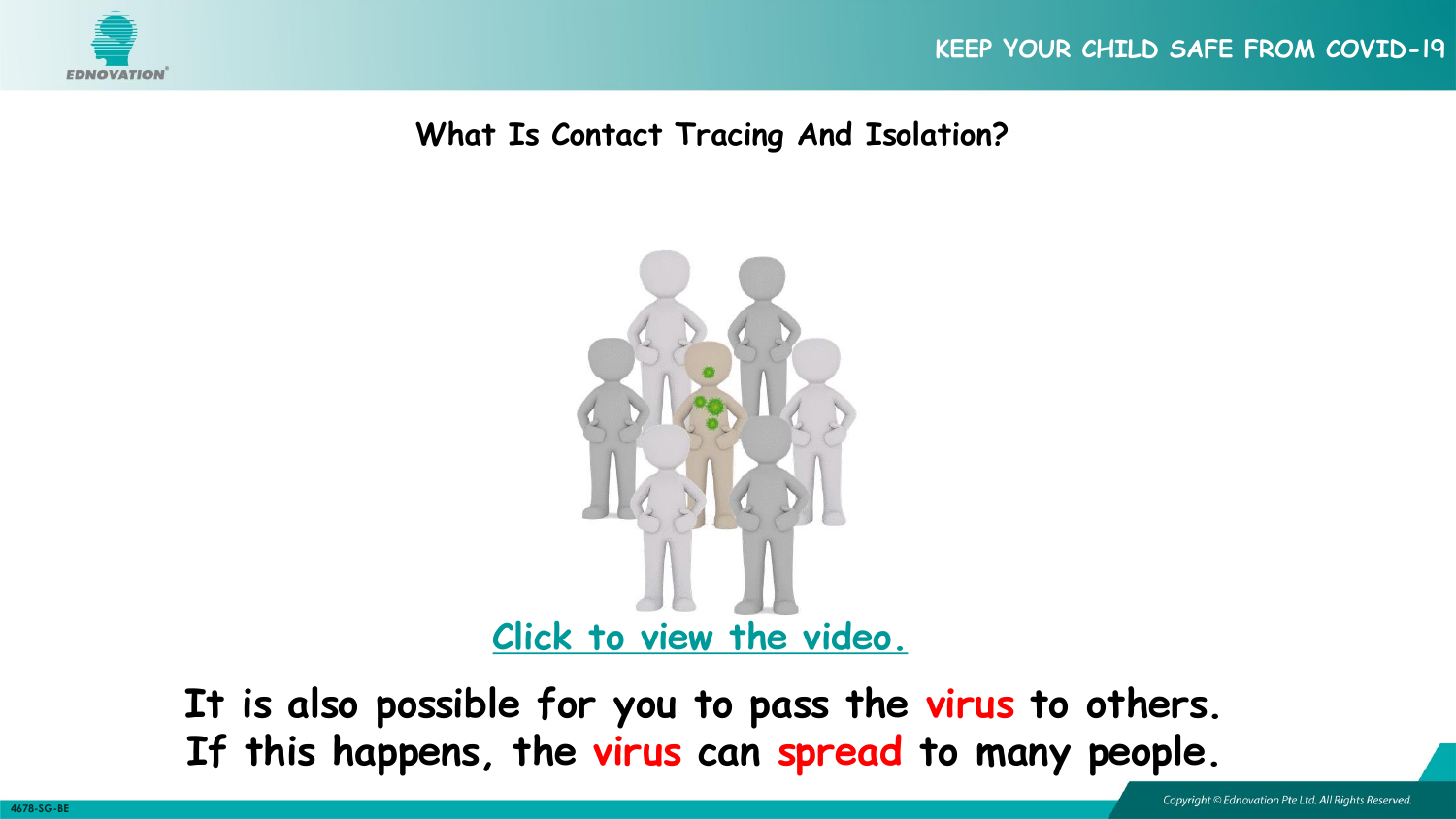

#### **What Is Contact Tracing And Isolation?**



**A person who is infected with the virus may infect others who come in contact with him or her.**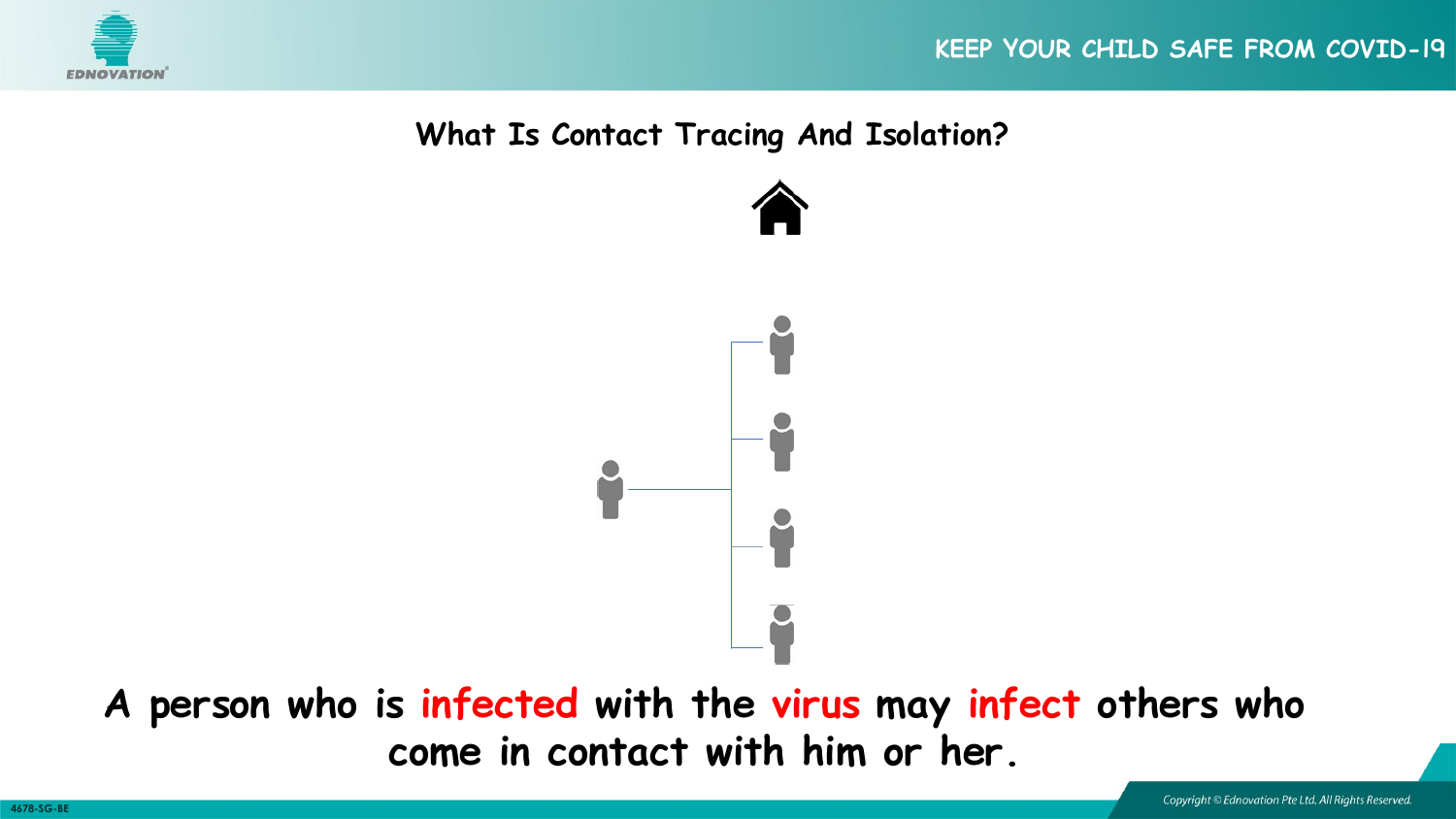



**Some of these people may fall sick. Some of them may meet other people, infect them and make some of them sick too.**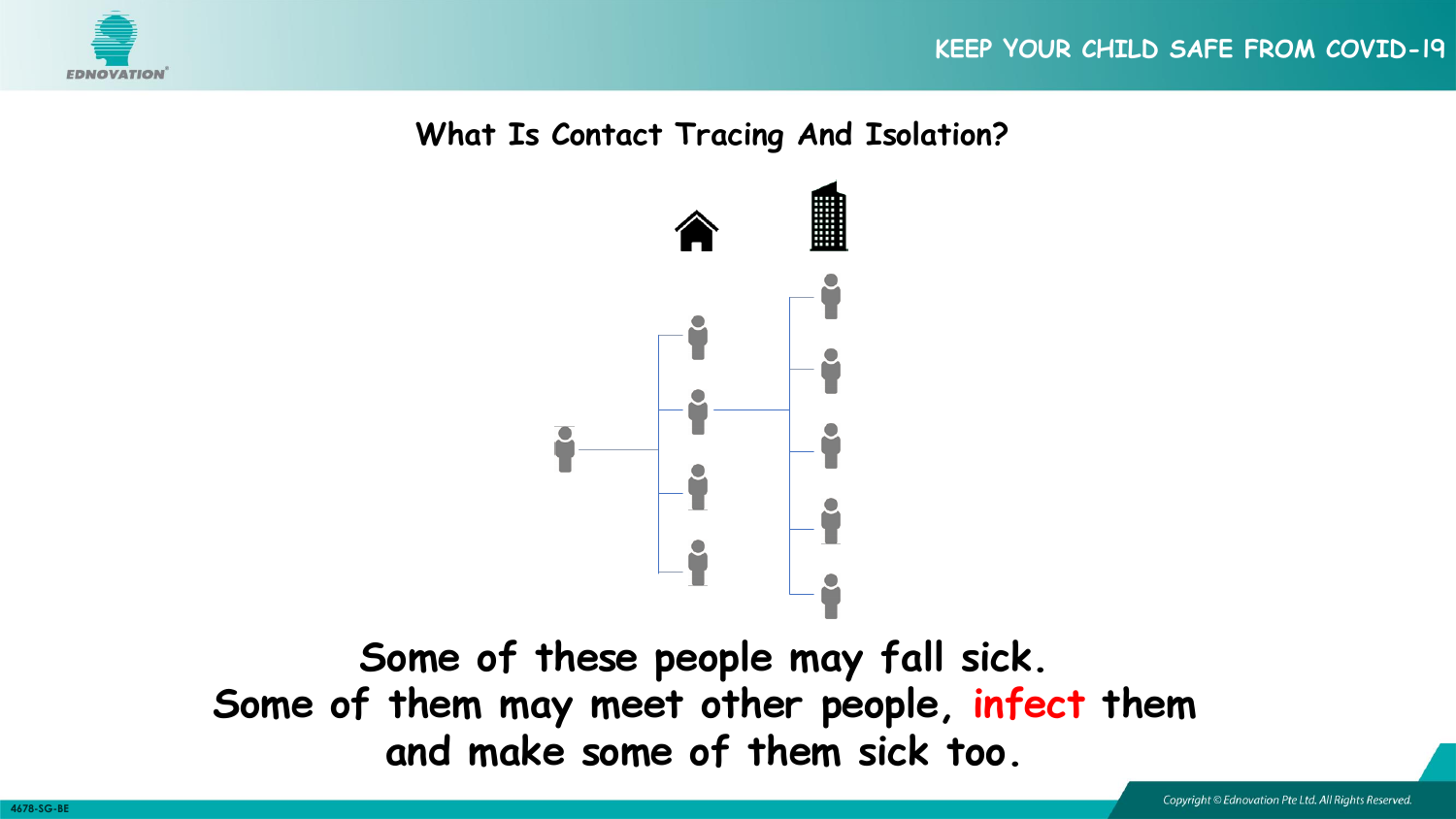



**These people who are infected with the virus will go on to infect others. This is what we call community spread.**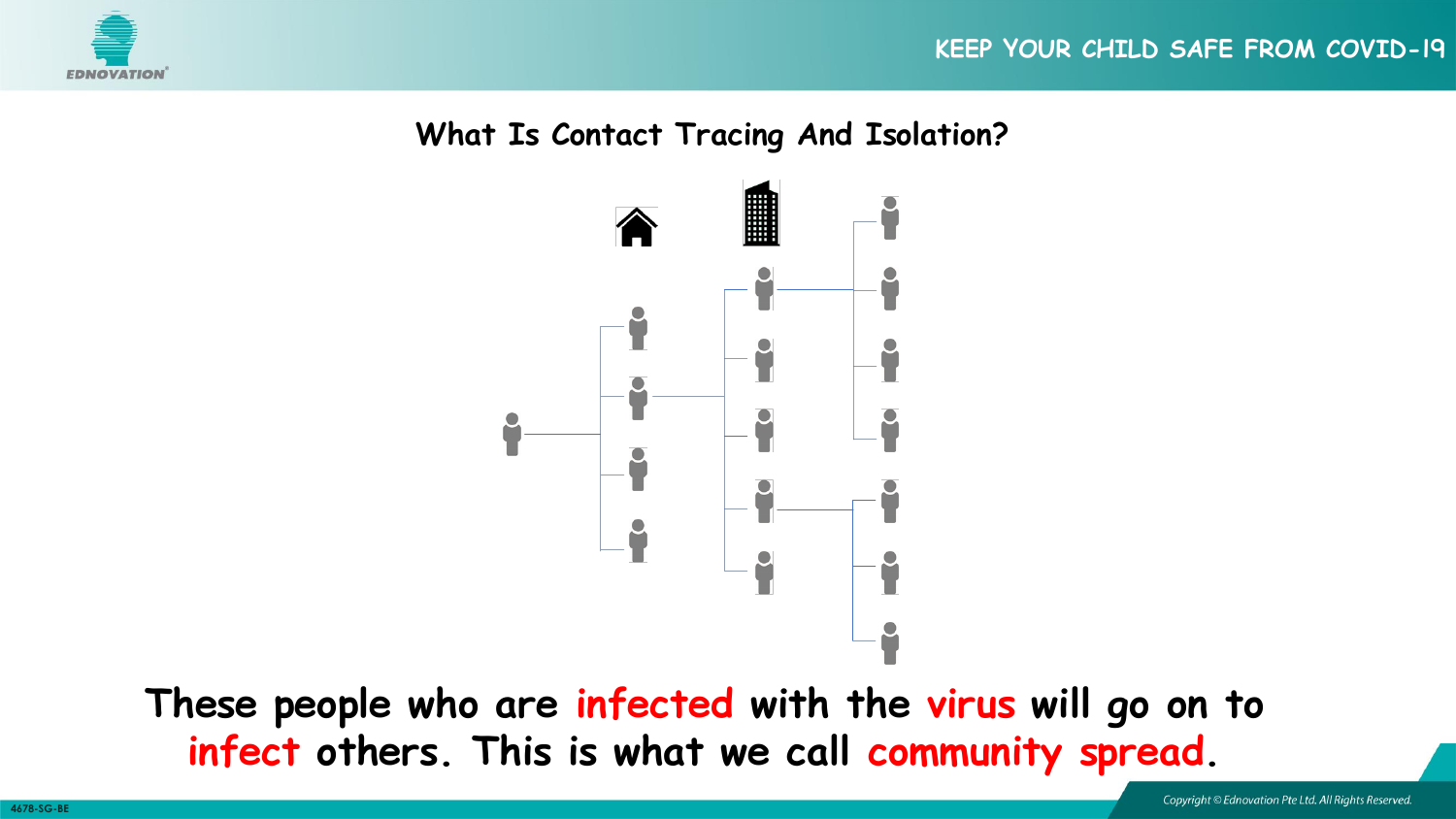



**Some of them may travel to other countries and infect others. When many people all over the world fall sick with the same virus, we call this a pandemic.**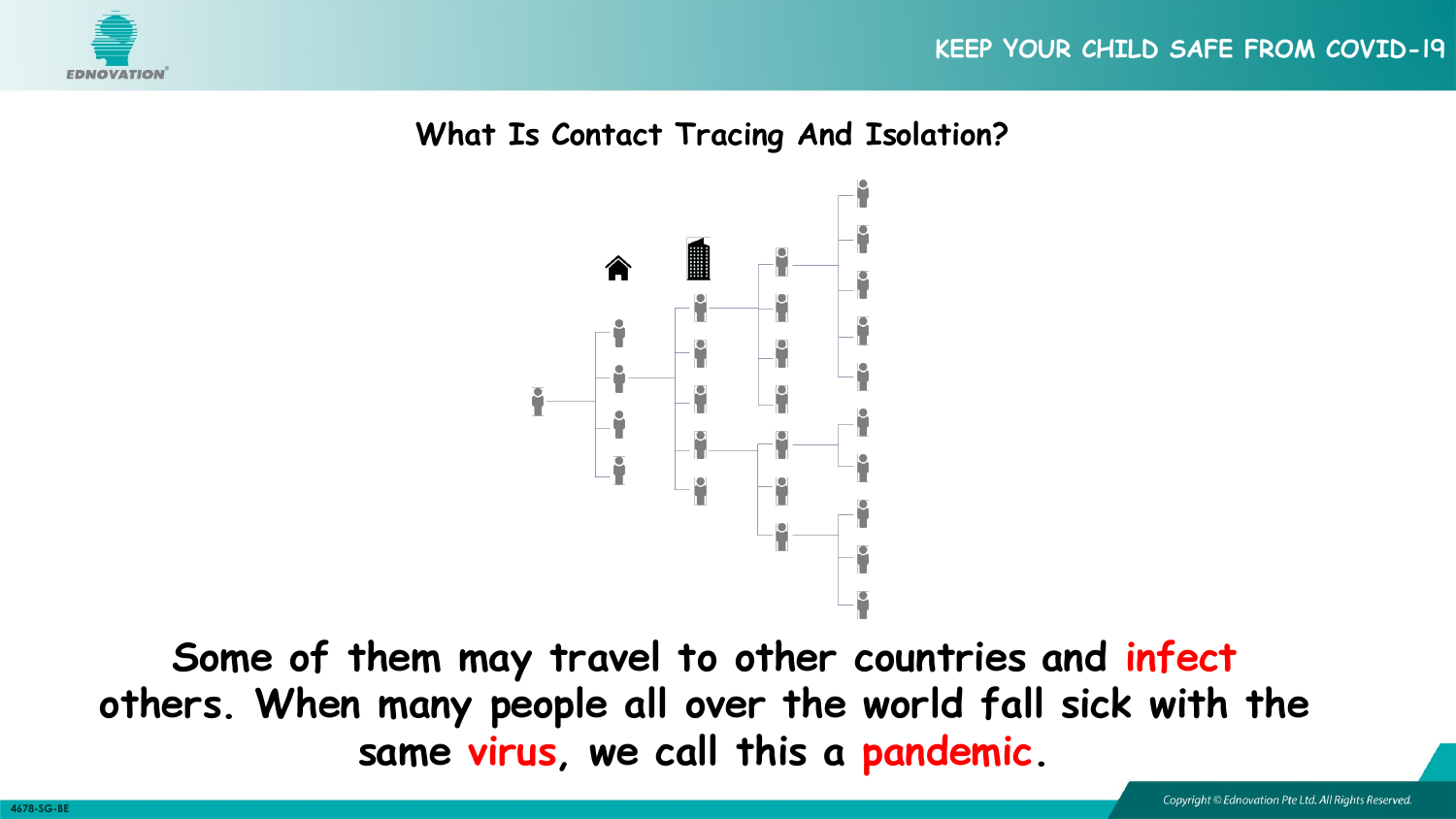



# **If we can isolate these people with the virus at home, they cannot infect others. Then the virus cannot spread.**

Note: Explain to children that isolate means to stay away from others.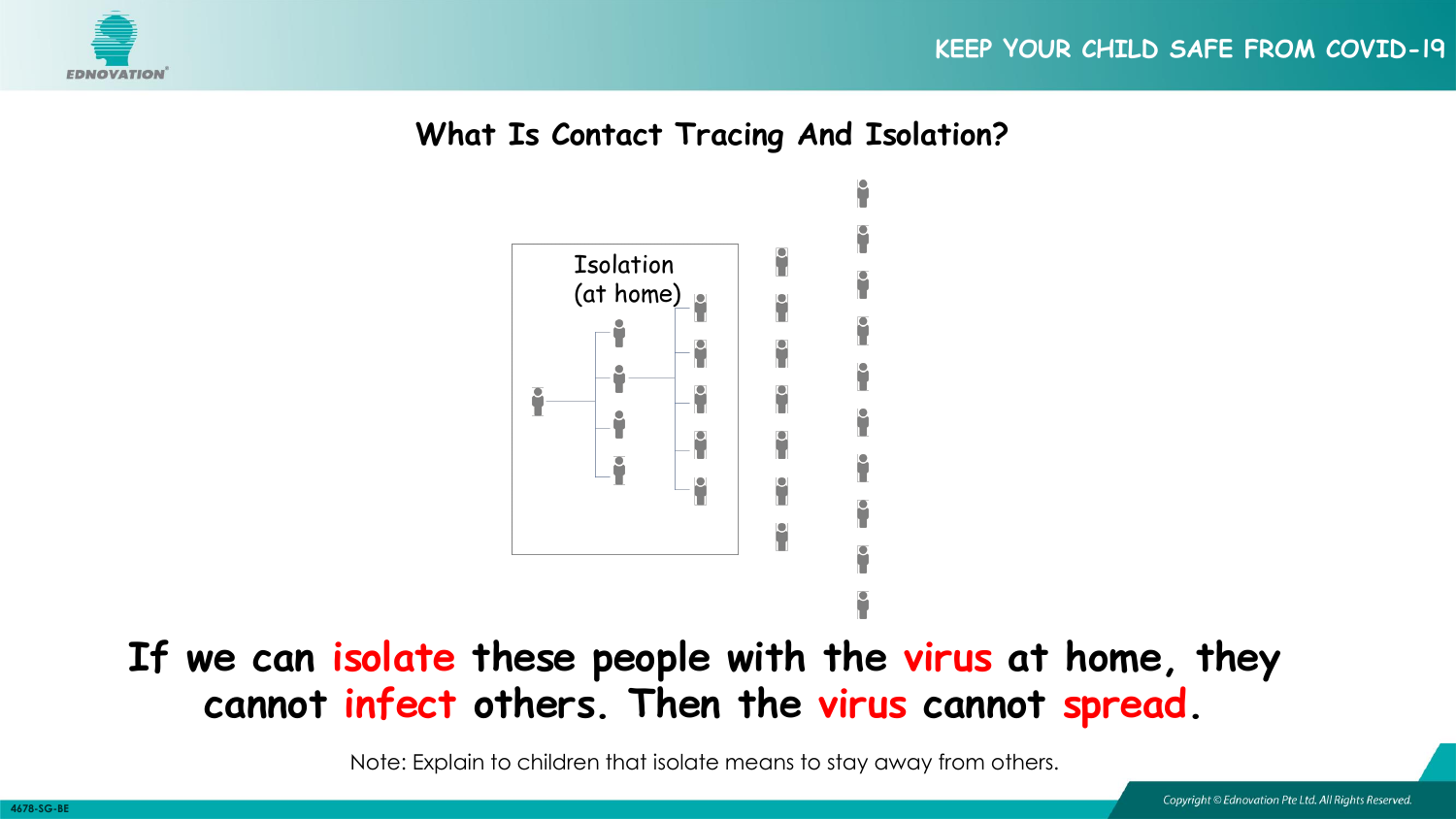

**What Is Contact Tracing And Isolation?**



**Contact tracing is to find out whom these people who may be infected have come in contact with.**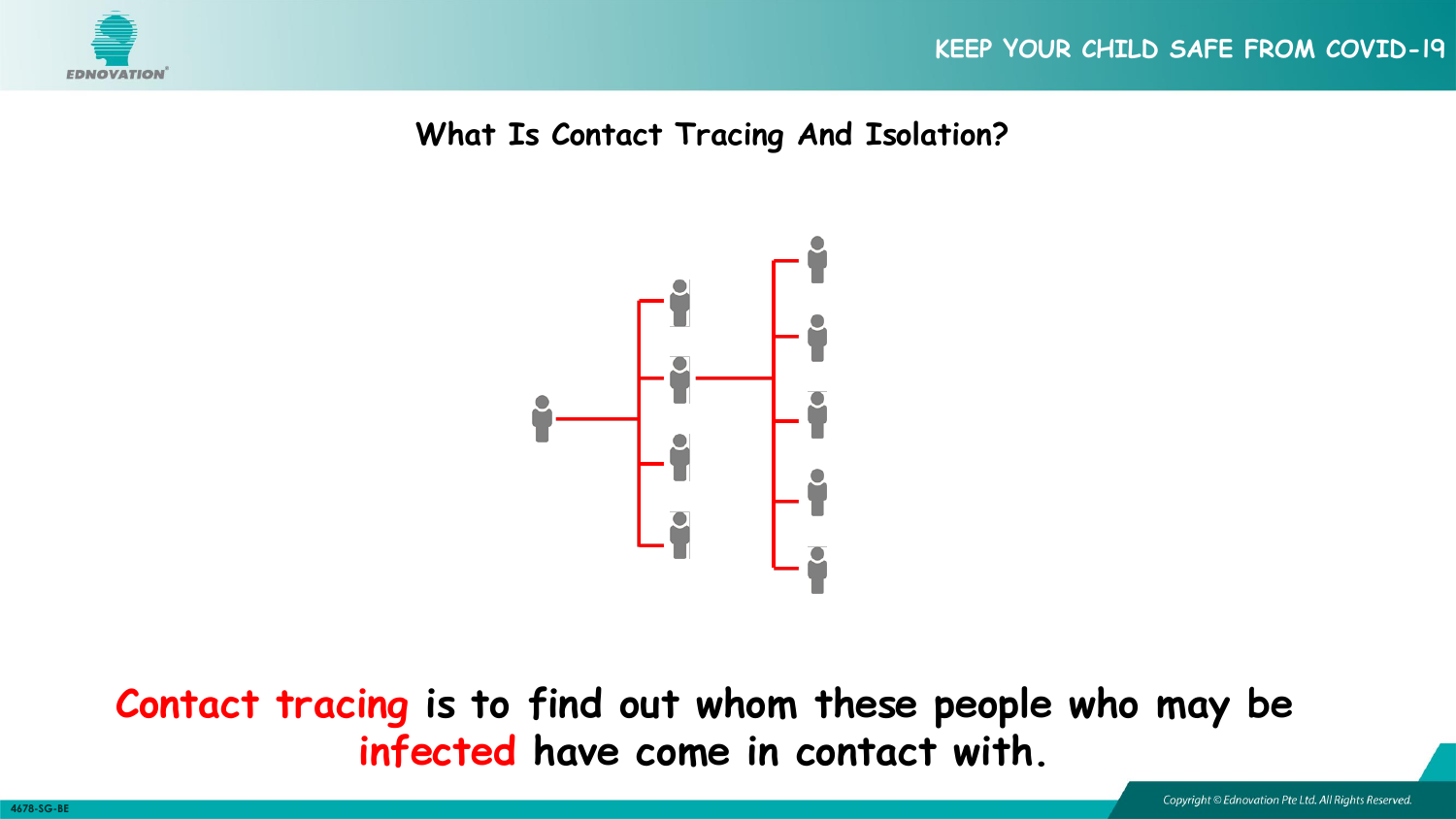





**After contact tracing, we can then isolate these people who may be infected at home so they cannot infect others.**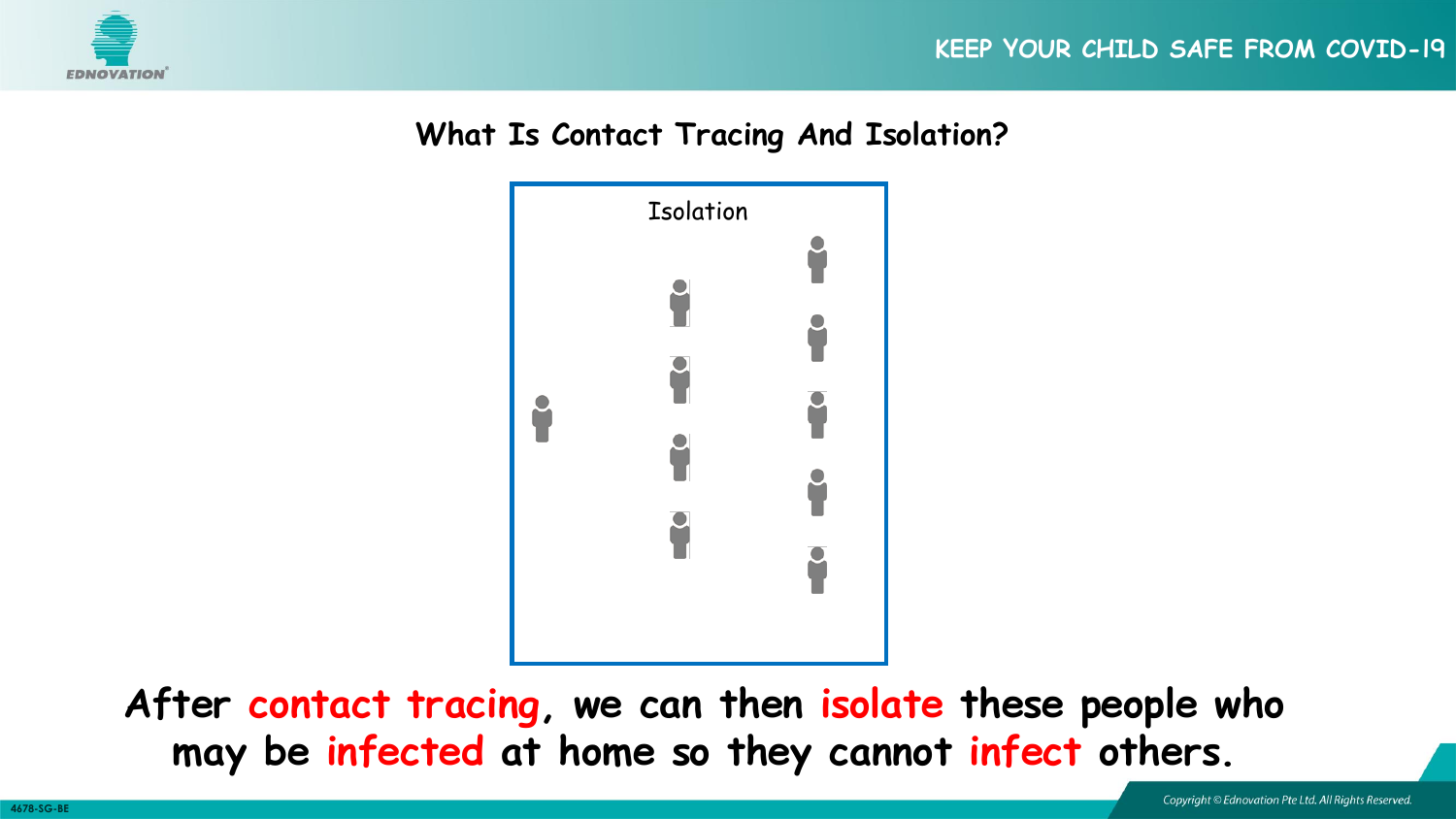





**How long do you think these people need to be isolated for?**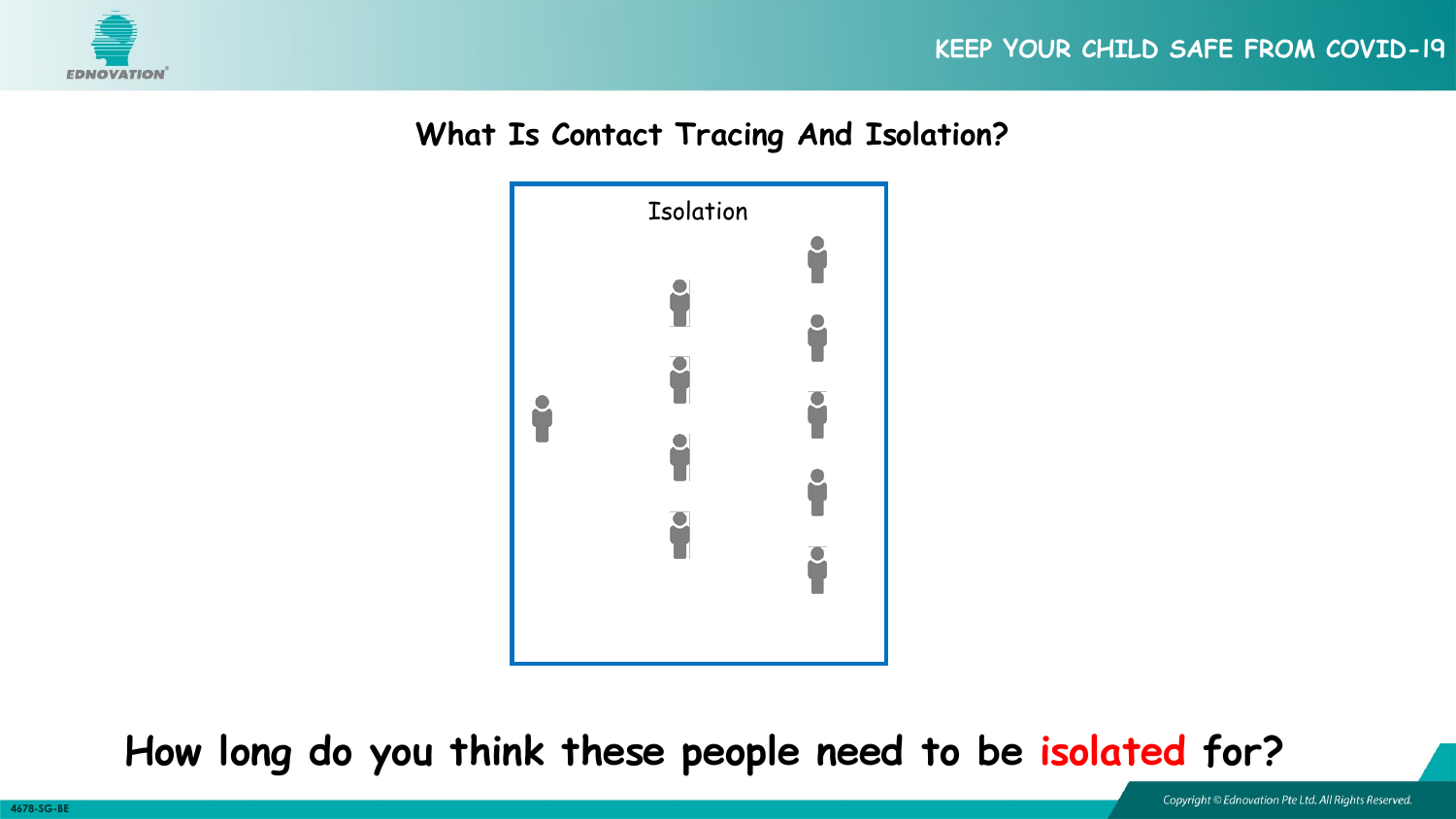





**Since the COVID-19 incubation period is up to 14 days, these people need to be isolated for 14 days.**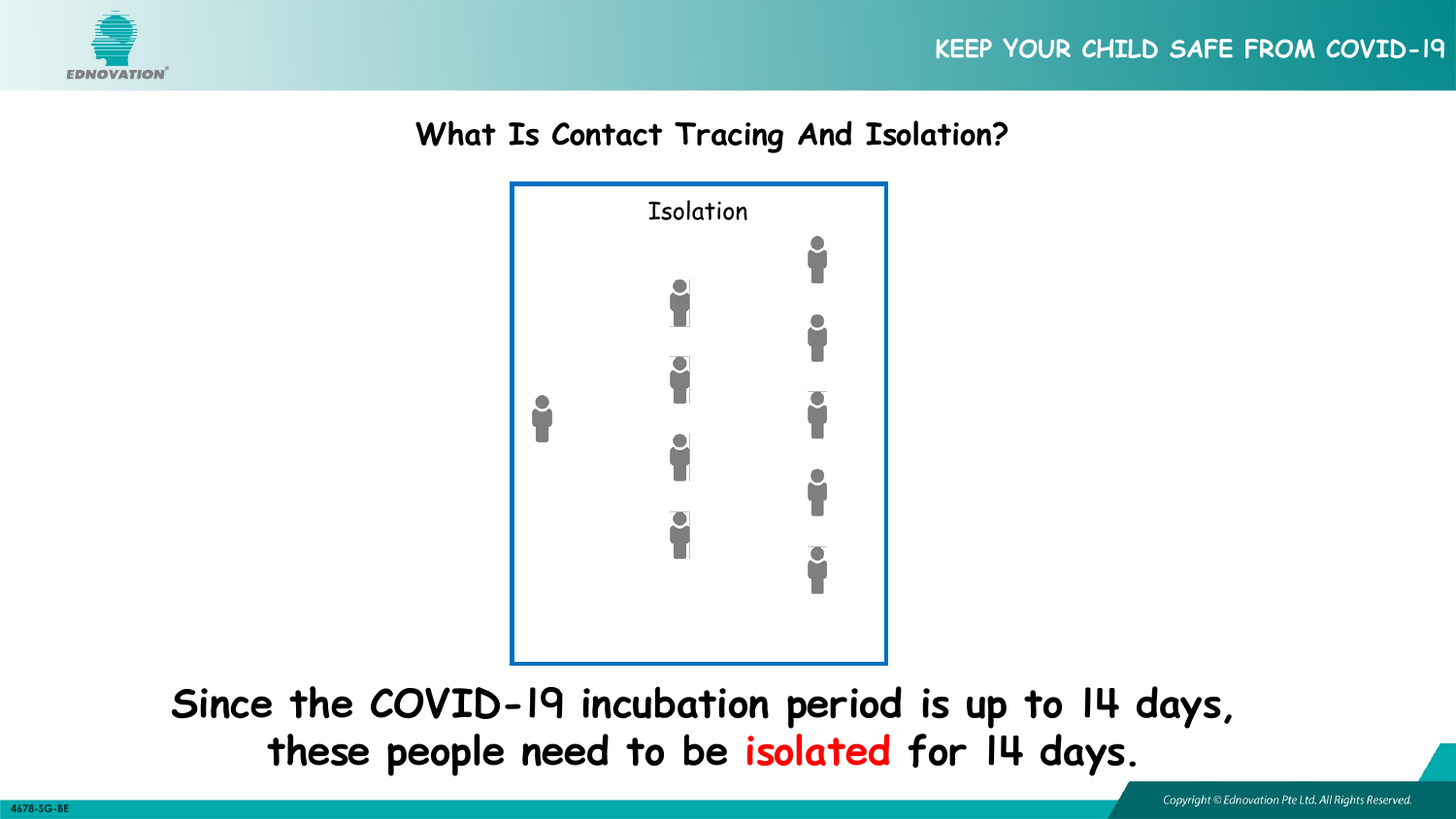

#### **What Is Contact Tracing And Isolation?**



**During this period, they either fall sick and go to the hospital or they do not get the virus and no longer need to be isolated.**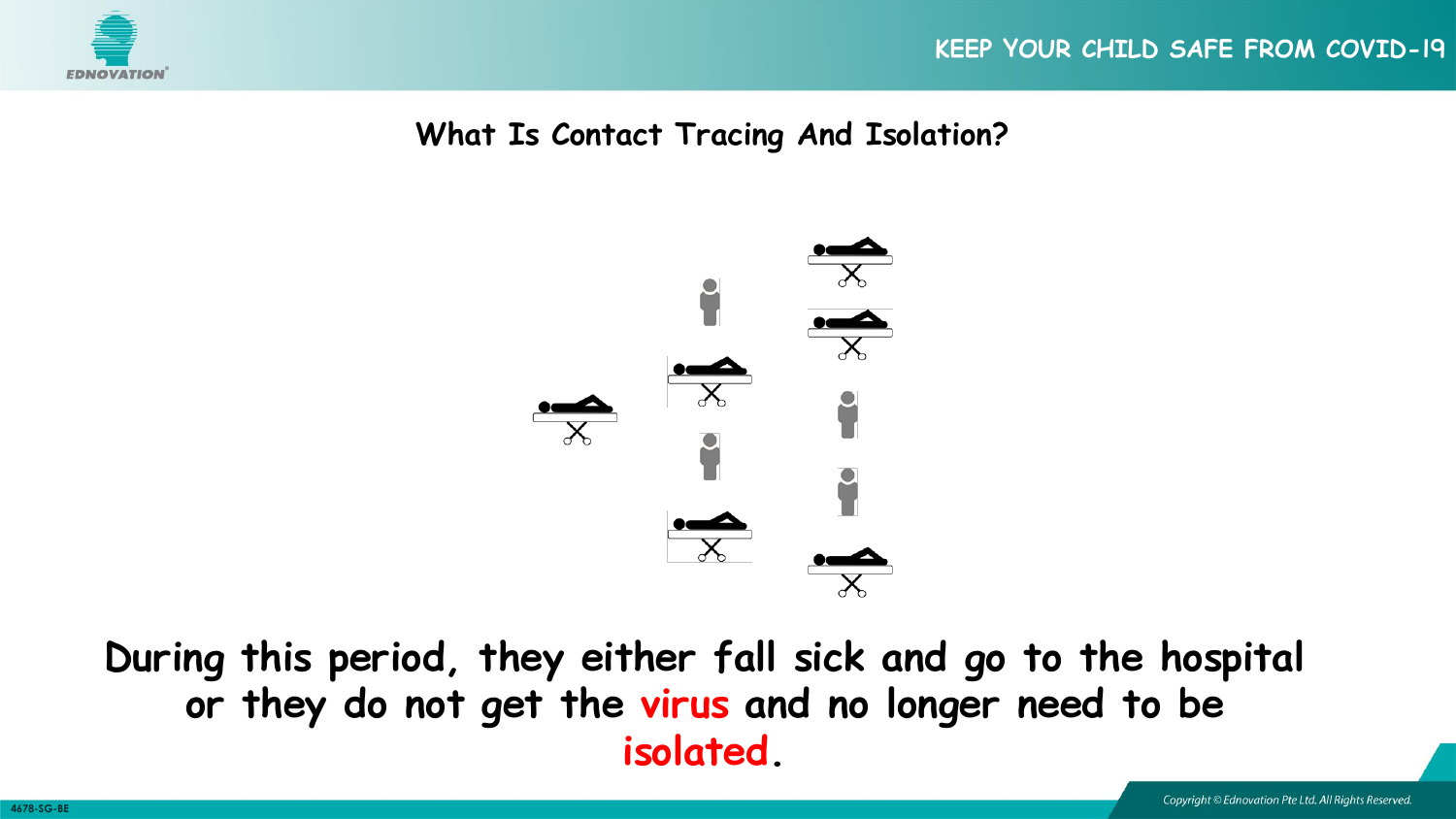

**What Is Contact Tracing And Isolation?**

**Group Activity**

# **Let's find out:**

**How do viruses spread from one place to another? How do we trace the people who are carrying viruses?**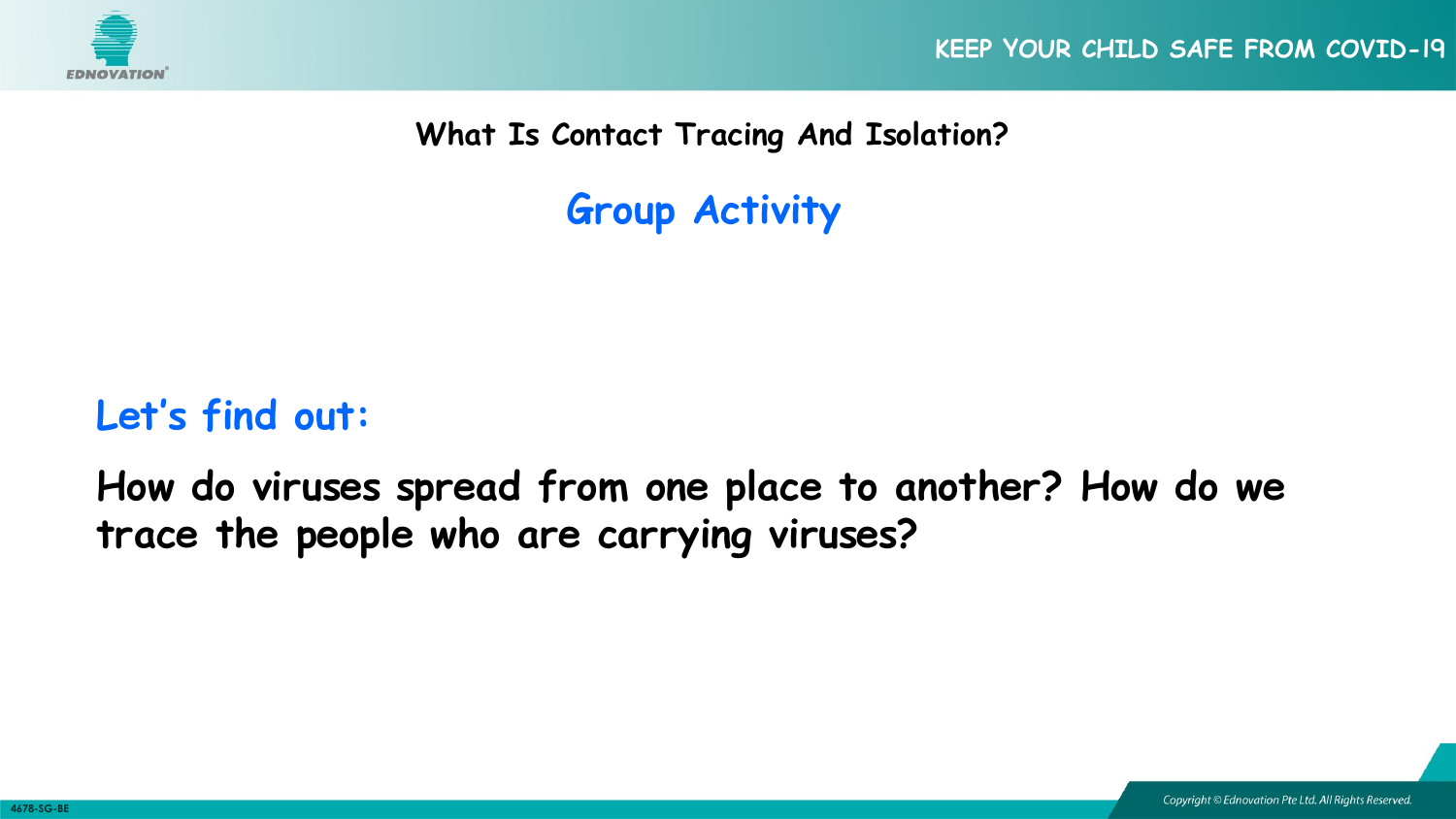

## **Let's do:**

- **1. Choose a family member to pretend to be infected by the virus but has yet to fall sick (A).**
- **2.Choose some family members to pretend to be the family members of A. Choose one of the family members (e.g. brother) to be a worker of Company XYZ (B).**
- **3.Let the rest pretend to be the workers at Company XYZ. Choose two people to be the close colleagues of B (C and D).**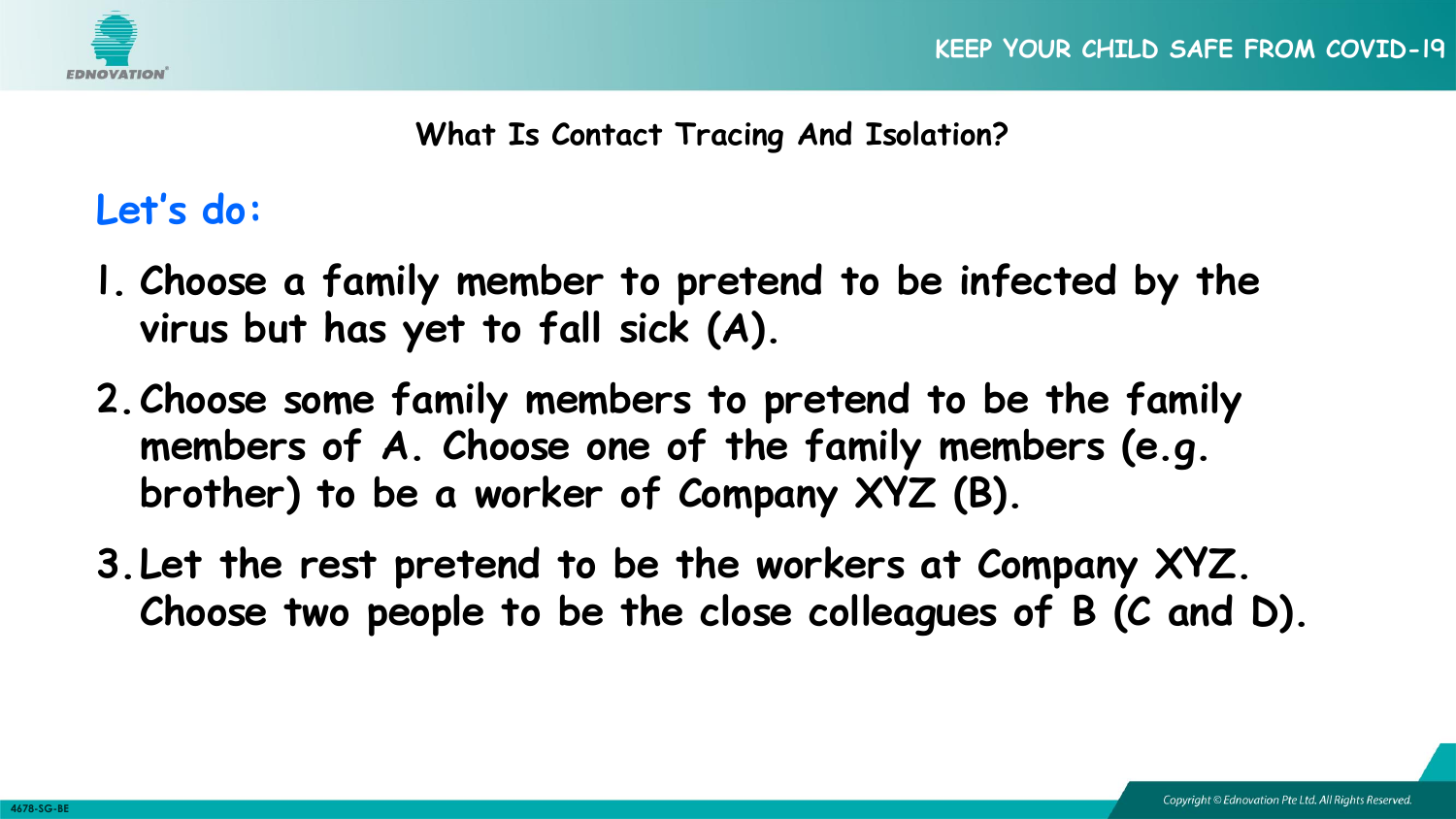



**Let's do:**

- **4.Invite A to apply some hand cream and glitter to his/her palms. The glitter represents the virus.**
- **5.Ask A and the family members to role-play scene 1: A is at home with family members. A gives B a high five before B is going to work (ensure that B has the glitter on his/her palms).**